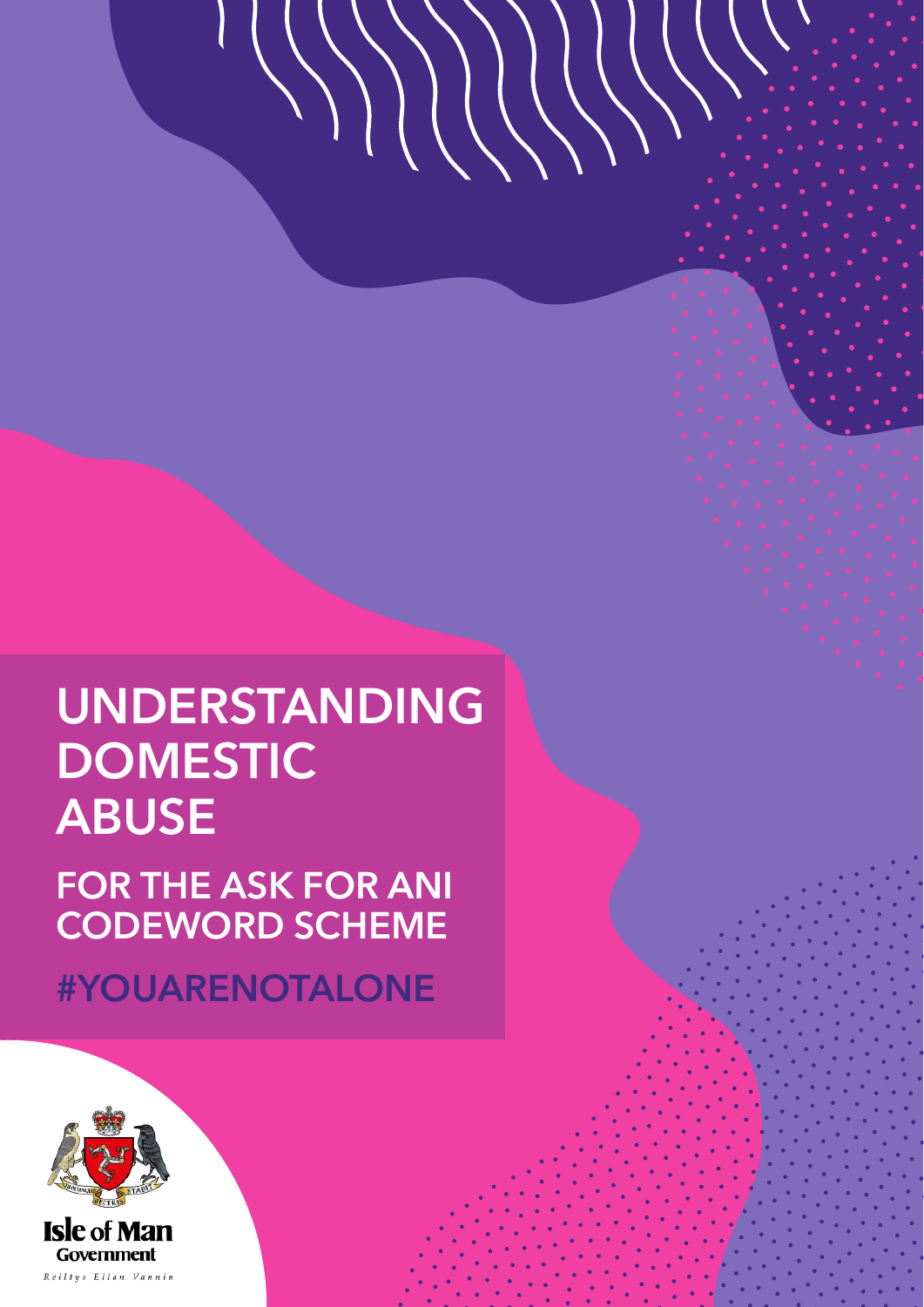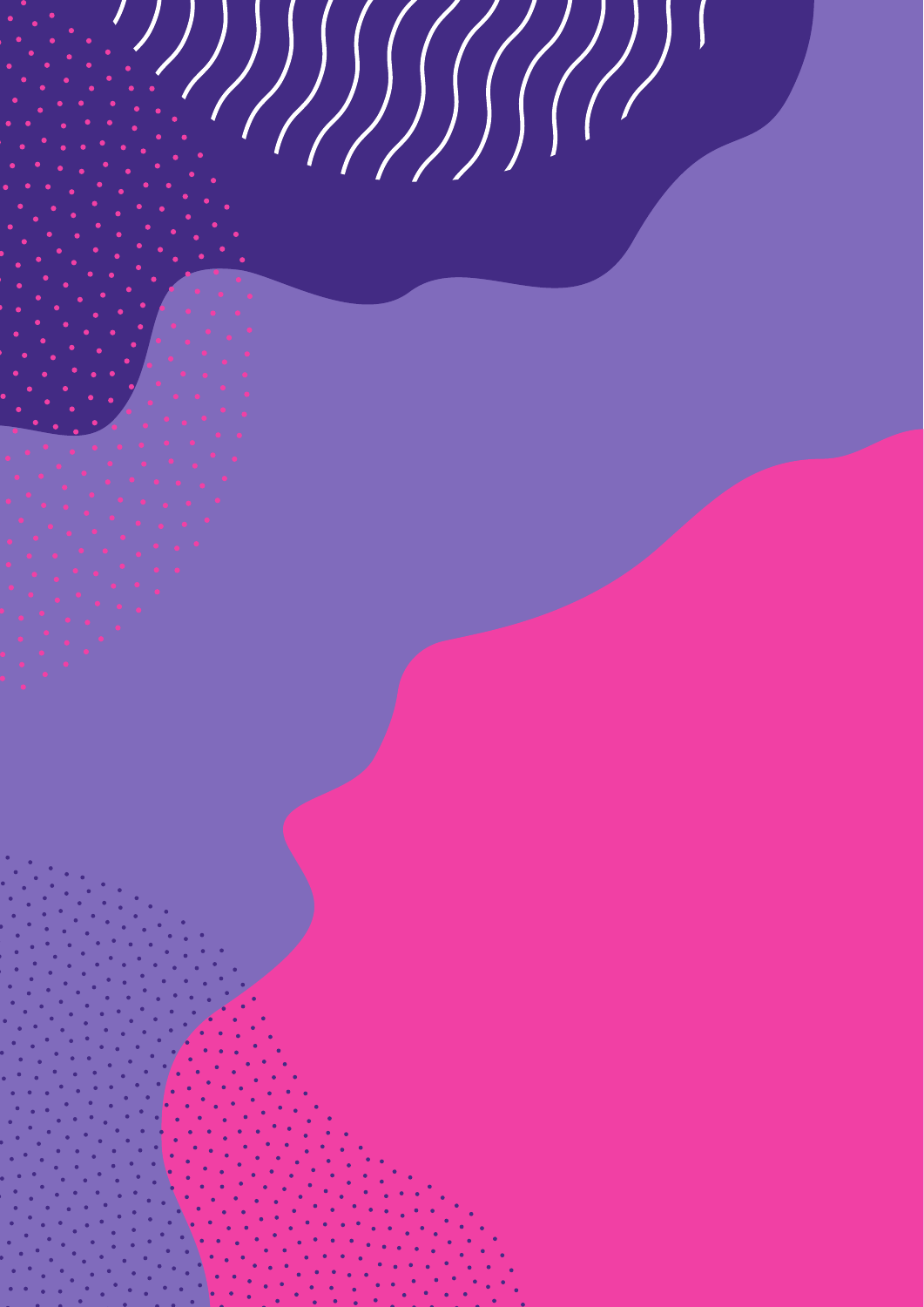| <b>CONTENTS</b>                                                                                  |                 |
|--------------------------------------------------------------------------------------------------|-----------------|
|                                                                                                  |                 |
| <b>INTRODUCTION</b>                                                                              |                 |
| <b>WHAT IS DOMESTIC ABUSE?</b>                                                                   |                 |
| <b>WHO CAN EXPERIENCE</b><br><b>DOMESTIC ABUSE?</b>                                              |                 |
| UNDERSTANDING POWER AND<br><b>CONTROL WITHIN DOMESTIC ABUSE</b>                                  | 8               |
| <b>UNDERSTANDING THE</b><br><b>CYCLE OF ABUSE</b>                                                |                 |
| <b>REASONS THAT PREVENT VICTIMS –</b><br><b>FROM LEAVING OR ASKING FOR HELP</b>                  |                 |
| UNDERSTANDING WHY ----------------<br><b>VICTIMS DON'T LEAVE ABUSIVE</b><br><b>RELATIONSHIPS</b> | 12              |
| THE NATURE AND IMPACT OF WILLIAM<br><b>DOMESTIC ABUSE</b>                                        | 13 <sup>°</sup> |
| <b>CHALLENGING THE MYTHS</b>                                                                     | 14              |
| 111111111                                                                                        |                 |

\\\\\\

N  $\overline{\phantom{0}}$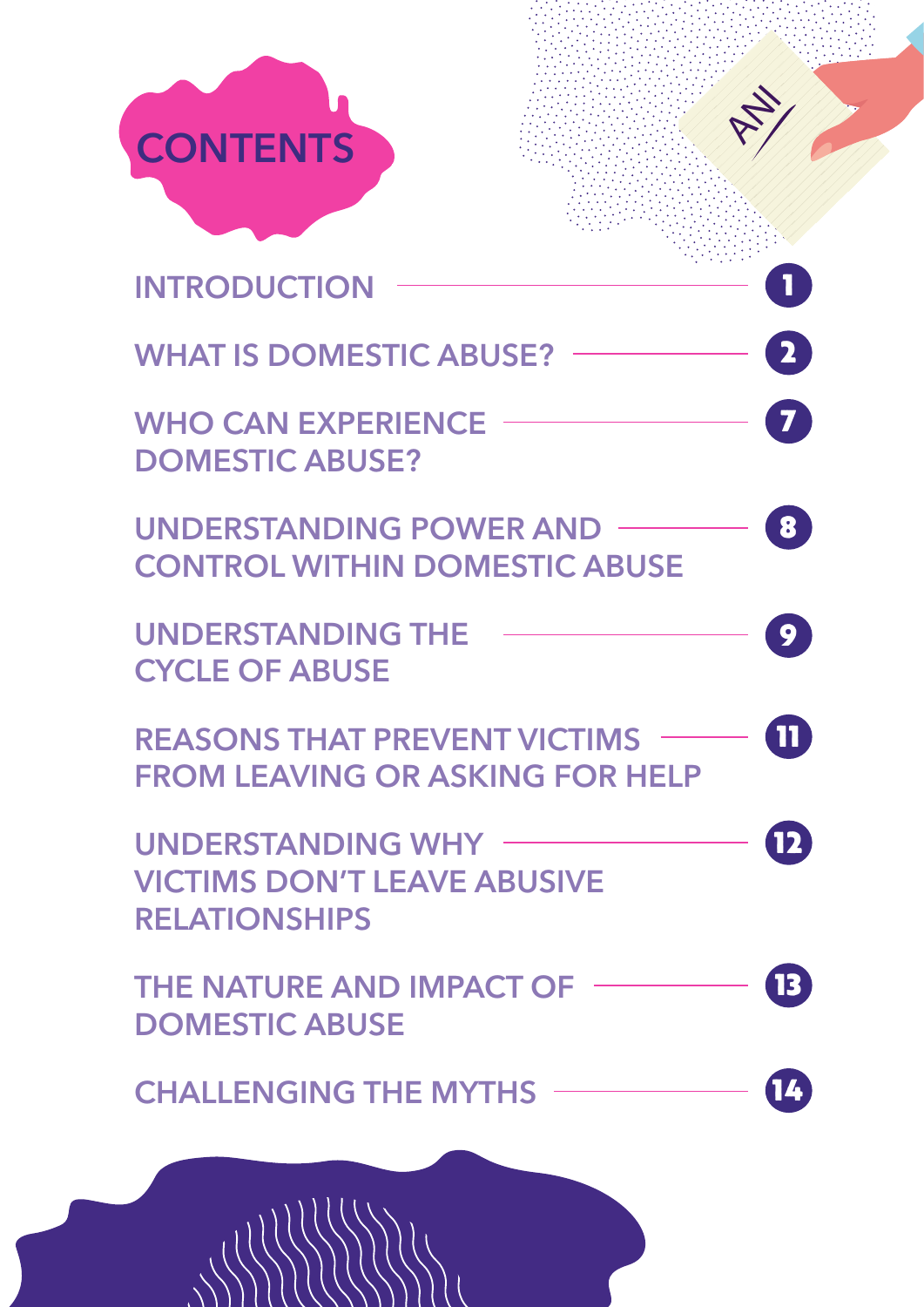## **INTRODUCTION**

Home is not always a safe place. The COVID-19 pandemic has brought into focus the impact of lockdown on domestic abuse victims and reinforced the importance of domestic abuse being 'everyone's business'.

This does not just apply to a lockdown situation and is equally true as restrictions change. Therefore, the domestic abuse codeword scheme Ask for ANI (Action Needed Immediately) is being established in pharmacies to enable victims of domestic abuse to access support within their local community.

As a member of staff in a pharmacy that is supporting Ask for ANI, you may have the opportunity to support individuals who are experiencing domestic abuse. This guide provides information about domestic abuse.

[Additional information](https://www.gov.im/domesticabuse) has been provided separately to explain how you can provide a safe and supportive response to individuals who use the codeword.

Please note that separate information is also available for pharmacies running the [Safe Spaces scheme](https://uksaysnomore.org/safespaces/).

#### Topics covered in this guide include:

- 1. What is domestic abuse?
- 2. Who can experience domestic abuse?
- 3. Understanding power and control within domestic abuse
- 4. Understanding the cycle of abuse
- 5. Understanding why victims don't leave abusive relationships or ask for help
- 6. Key statistics about domestic abuse
- 7. Challenging the myths

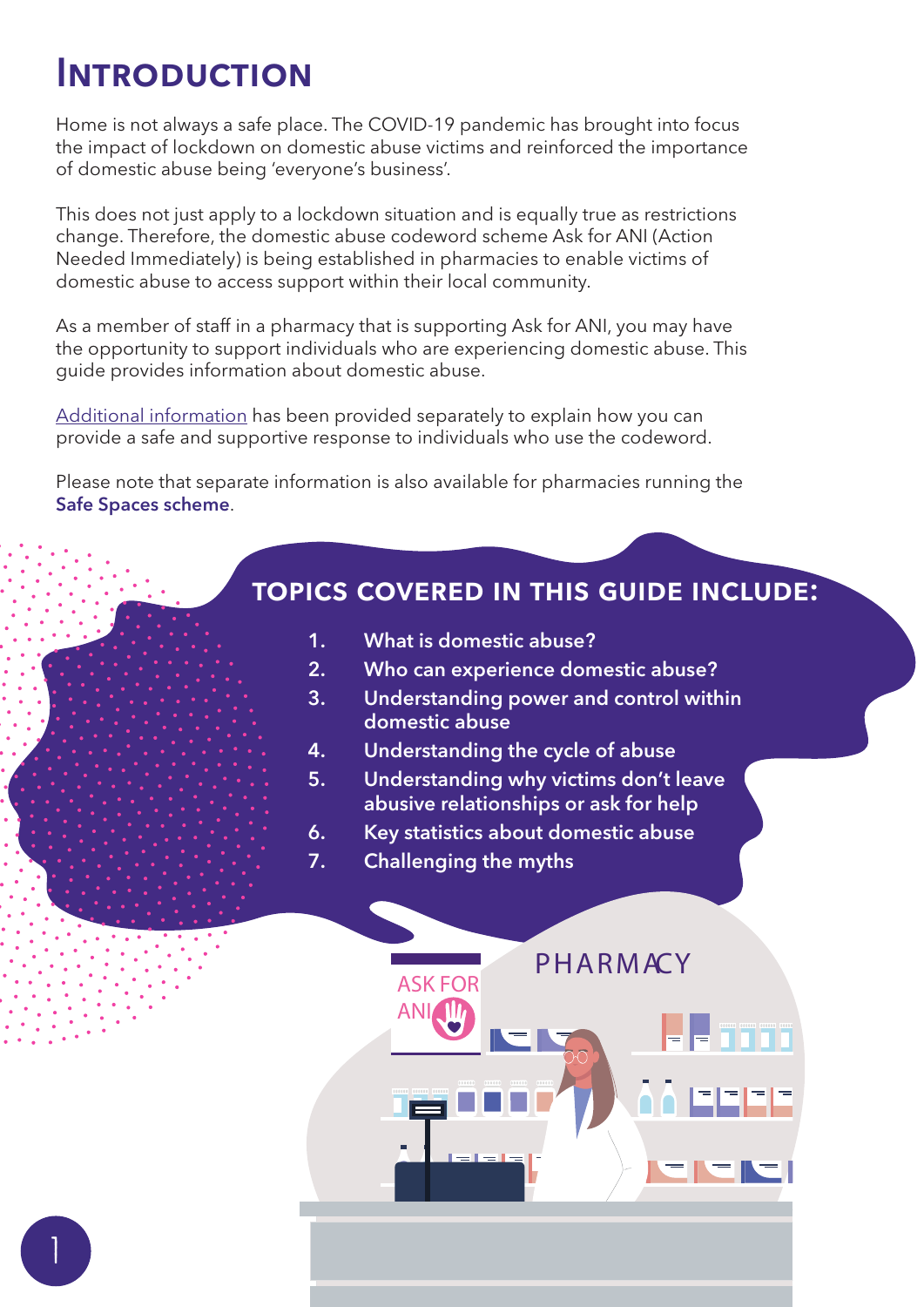## WHAT IS DOMESTIC ABUSE?

The IOM Government's definition of domestic abuse is:

"Domestic Abuse is defined as any incident of threatening behaviour, violence or abuse between any persons aged 16 or over who are, or who have previously been in a relationship, are intimate partners, or who are family members; regardless of gender or sexuality."



#### CATEGORIES OF DOMESTIC ABUSE include, but are not limited to:

• Coercive control • Emotional or Psychological Abuse • Physical Abuse • Sexual Abuse • Economic or Financial Abuse • Stalking and Harassment • Honour-Based Violence • Online or digital abuse

### Find out more at [gov.im/domesticabuse](http://gov.im/domesticabuse)

### LEARN MORE...

- **[Isle of Man Constabulary](https://www.iompolice.im/advice/domestic-abuse/)**
- **Victim Support**
- [Women's Aid](https://www.womensaid.org.uk/information-support/)
- **[SafeLives](https://safelives.org.uk/policy-evidence/about-domestic-abuse?gclid=EAIaIQobChMI2YOx2sLM6gIVWODtCh28vQJ3EAAYASAAEgJym_D_BwE%23top%2010)**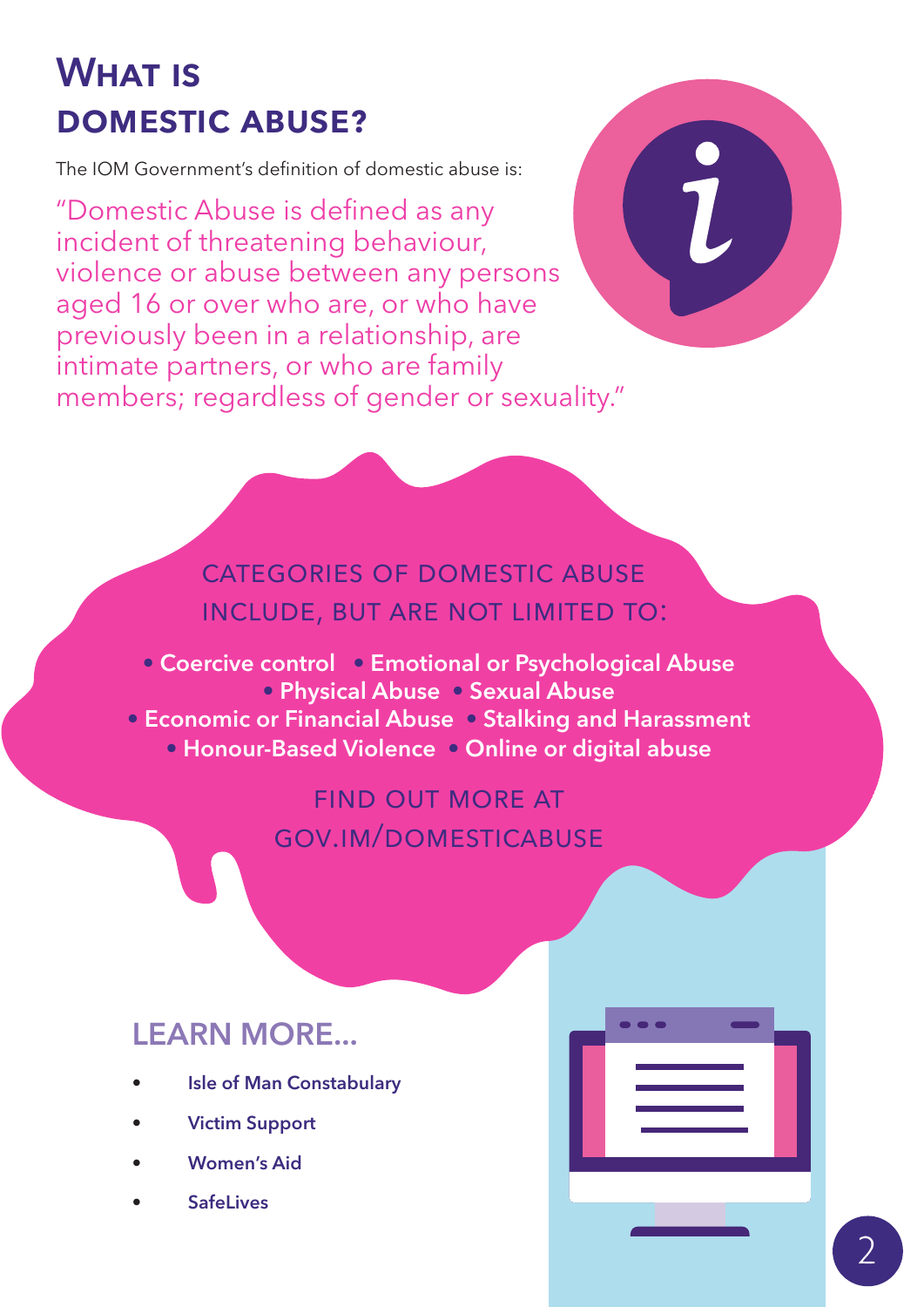## COERCIVE CONTROL

This is an act or a pattern of acts of assault, threats, humiliation and intimidation, or other abuse that is used to harm, punish or frighten the victim. This controlling behaviour is designed to make a person dependent by isolating them from support, exploiting them,depriving them of independence and regulating their everyday behaviour. It is defined in statutory guidance as "a purposeful pattern of behaviour which takes place over time in order for one individual to exert power, control or coercion over another" (Home Office, 2015).

## LEARN MORE

- [Coercive control and the defense of liberty academic article by Professor Evan](https://www.stopvaw.org/uploads/evan_stark_article_final_100812.pdf)  [Stark](https://www.stopvaw.org/uploads/evan_stark_article_final_100812.pdf)
- [Hidden in plain sight \(YouTube\)](https://www.youtube.com/watch?v=36mQFefBylM)
- [I had no idea This Morning \(YouTube\)](https://www.youtube.com/watch?v=-XNZuKkcDkM&list=PLJ90C_WvGFavKIAIeZCrKLcbeOUrP3sM2&index=7&app=desktop)
- [Coercive control male victims](https://www.youtube.com/watch?v=zVrvPsRpYtI)

## Psychological/emotional abuse

This can include:

- Verbal abuse, such as yelling, insulting or swearing at the victim
- Rejection, such as rejecting the victim's thoughts, ideas and opinions
- Gaslighting, which is making the victim doubt their own feelings and thoughts, including their sanity, by manipulation of the truth
- Put downs, such as name calling or telling the victims they're stupid, publicly embarrassing them and blaming them for everything

The aim of emotional abuse is to chip away at the victim's feelings of self-worth and independence, leaving them feeling that there's no way out of the relationship, or that without the abuser, they have nothing.

## LEARN MORE

- [Relate emotional abuse](https://www.relate.org.uk/find-my-nearest-relate/centre/isle-man-relate-centre)
- [What is gaslighting?](https://www.psychologytoday.com/gb/basics/gaslighting)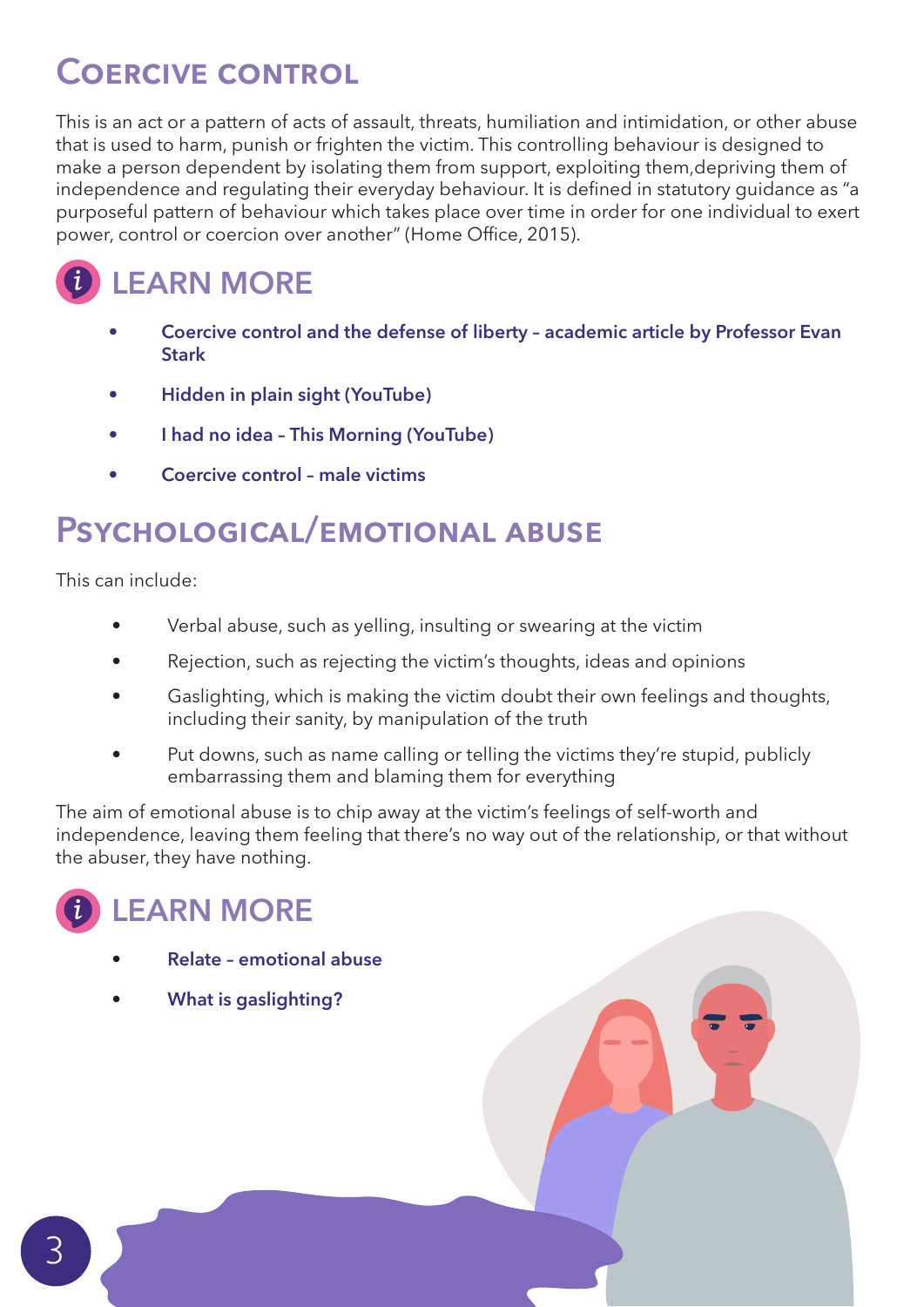## Physical abuse

This includes any physically aggressive behaviour or indirect physically harmful behaviour. This may include, but is not limited to, hitting, kicking, biting, slapping, shaking, pushing, pulling, punching, choking, beating, scratching, pinching, pulling hair, stabbing, shooting, drowning, burning, hitting with an object, threatening with a weapon, or threatening to physically assault.

## Sexual abuse

This is any situation when a person is forced to participate in unwanted, unsafe or degrading sexual activity. Forced sex, even by a spouse or intimate partner with whom you also have consensual sex, is an act of sexual abuse.



- Isle of Man Constabular[y Rape and sexual assault](https://www.iompolice.im/report-it/what-is-a-sexual-assault/)
- [Tea and consent \(YouTube\)](https://www.youtube.com/watch?v=pZwvrxVavnQ)
- [The Isle of Man's Sexual Assault Referral Centre](https://www.gov.im/news/2021/feb/26/project-to-establish-landmark-facility-moves-forward/)

### Financial or economic abuse

This involves controlling a victim's ability to acquire, use and maintain financial resources and be independent materially. Many victims are prevented from working. Others are required to work additional hours or undertake two jobs with the expectation that they will be 'providers'.



- [What is economic abuse?](https://survivingeconomicabuse.org/what-is-economic-abuse/)
- [How to identify financial abuse](https://www.verywellmind.com/financial-abuse-4155224)

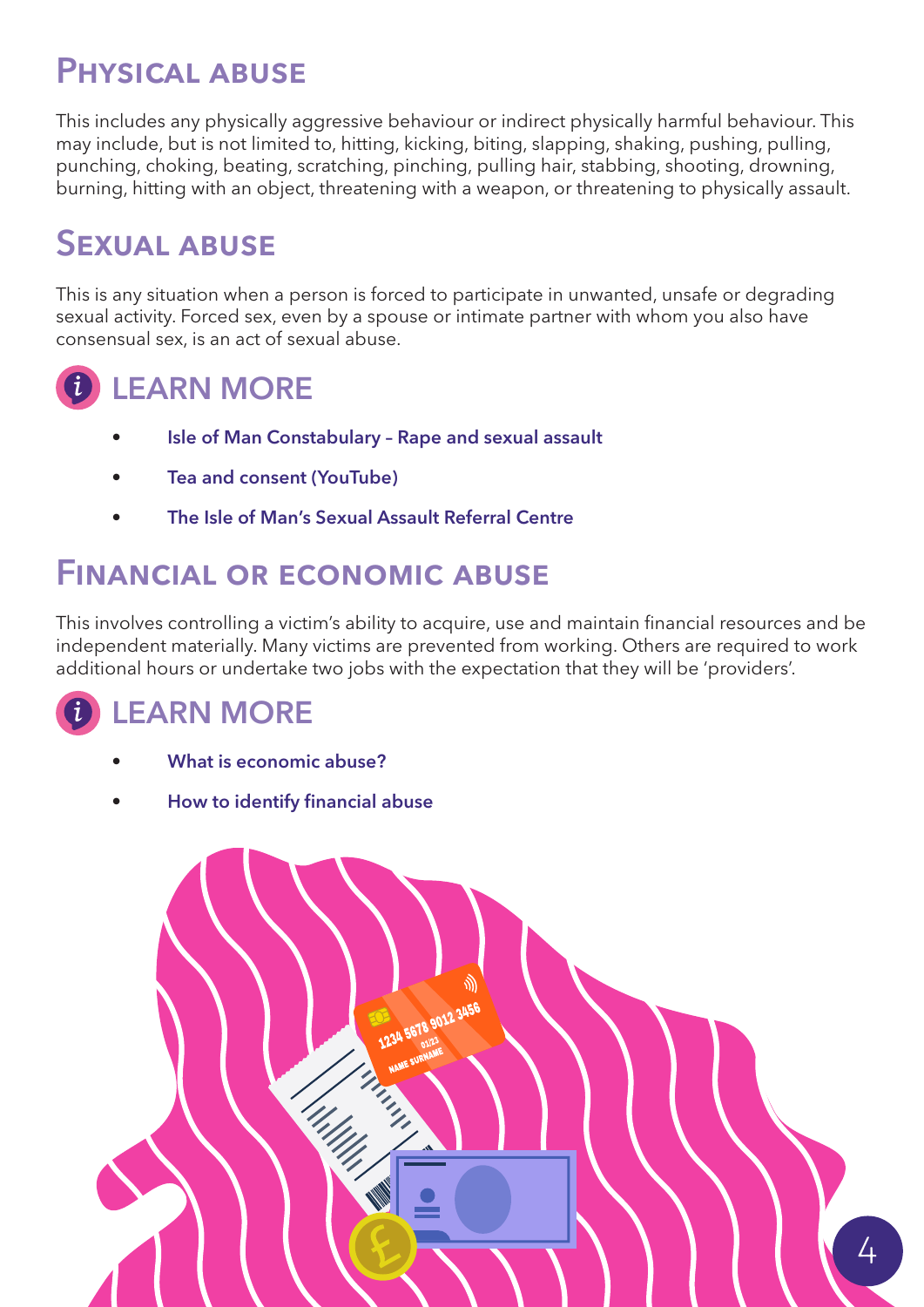## Harassment and stalking

This can be defined as persistent and unwanted attention that makes the victim feel pestered and harassed. It includes behaviour that happens two or more times, directed at or towards the victim by another person, which causes them to feel alarmed or distressed or to fear that violence might be used against them.



- Sky News stalking
- Stalking BBC News
- [Suzy Lamplugh Trust](https://www.suzylamplugh.org/)
- [Harassment Victim Support](https://www.victimsupport.im/wp-content/uploads/2015/11/Harassment.pdf)

## ONLINE OR DIGITAL ABUSE

This may include stalking, relentless texting or calling, monitoring or control over social media and communications, video/audio recording and revenge porn.



- [Women's Aid online and digital abuse](https://www.womensaid.org.uk/information-support/what-is-domestic-abuse/onlinesafety/)
- [Digital Abuse in Relationships What you need to know](https://www.psychologytoday.com/gb/blog/connected/201705/digital-abuse-in-relationships-what-you-need-know)
- [Revenge Porn Helpline](https://revengepornhelpline.org.uk/)



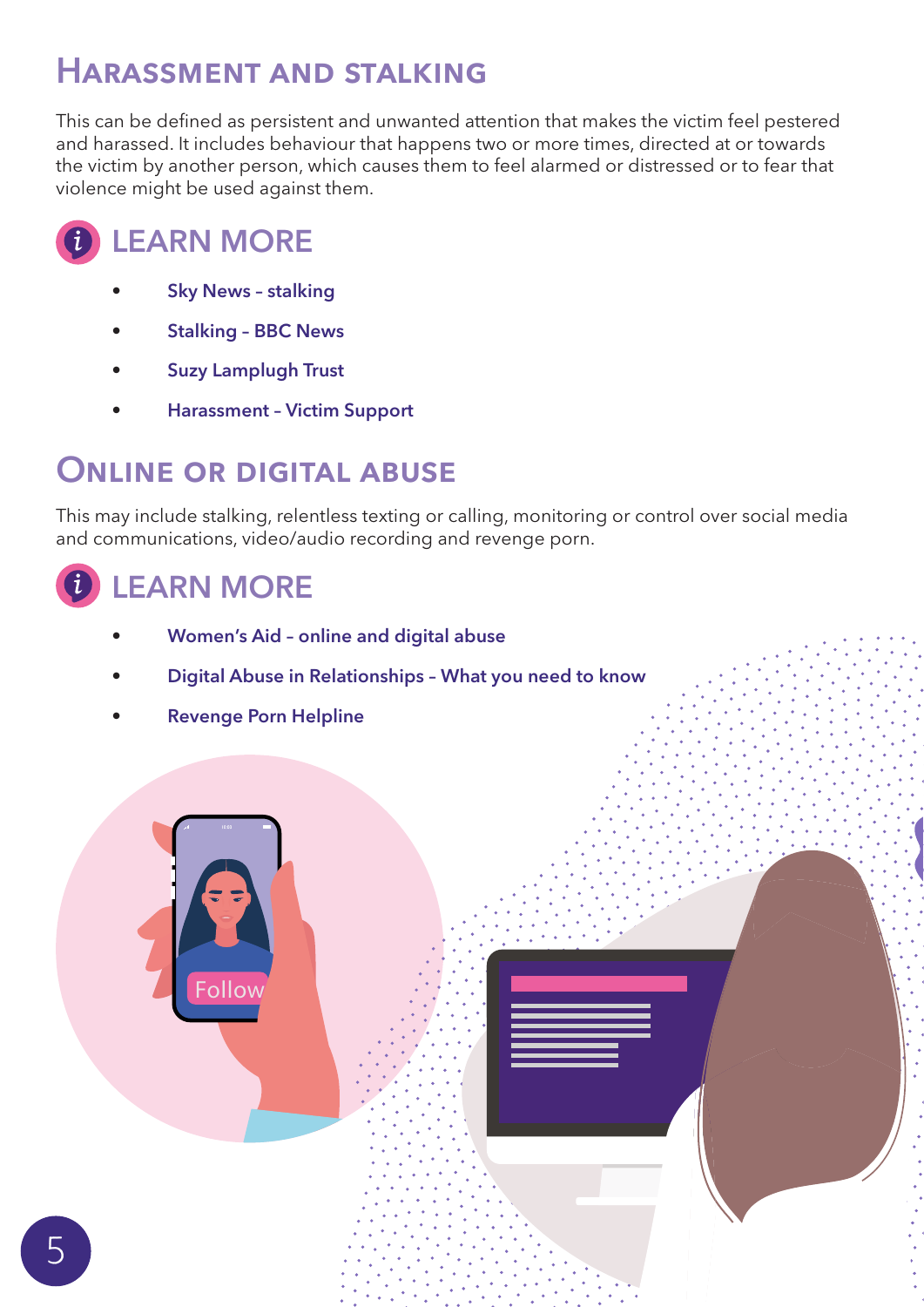## Honour-based violence (HBV)

This can be described as a collection of practices (forced marriage, female genital mutilation) that are used to control behaviour within families or other social groups to protect perceived cultural and religious beliefs, and/or honour. Such violence can occur when abusers (primarily family members and often multiple abusers) perceive that a relative has shamed the family and/ or community by breaking their honour code.

The Crown Prosecution Service's (CPS) guidance on forced marriage and other forms of "honour"- based violence suggests that LGBT+ people may face these forms of abuse from relatives or others in their community as a result of how their sexual orientation or gender identity is perceived. The CPS notes that this may include use of forced marriage to "cure" LGBT+ people, or the use of "corrective" rape.

#### LEARN MORE  $\mathbf{u}$

- [What is forced marriage?](https://www.gov.uk/government/publications/what-is-a-forced-marriage)
- [Honour-based violence and forced marriage Refuge](https://www.refuge.org.uk/our-work/forms-of-violence-and-abuse/honour-based-violence/)
- [What is female genital mutilation \(FGM\)?](https://www.who.int/news-room/fact-sheets/detail/female-genital-mutilation)
- [Forced marriage Asma's story \(YouTube\)](https://www.youtube.com/watch?v=d5T-P7tbiVE)
- [Forced marriage Azim's story \(YouTube\)](https://www.youtube.com/watch?v=nF2_4uRtHJs)
- [Hidden Harms \(YouTube\)](https://www.youtube.com/watch?v=gTQnCGbBmX8)

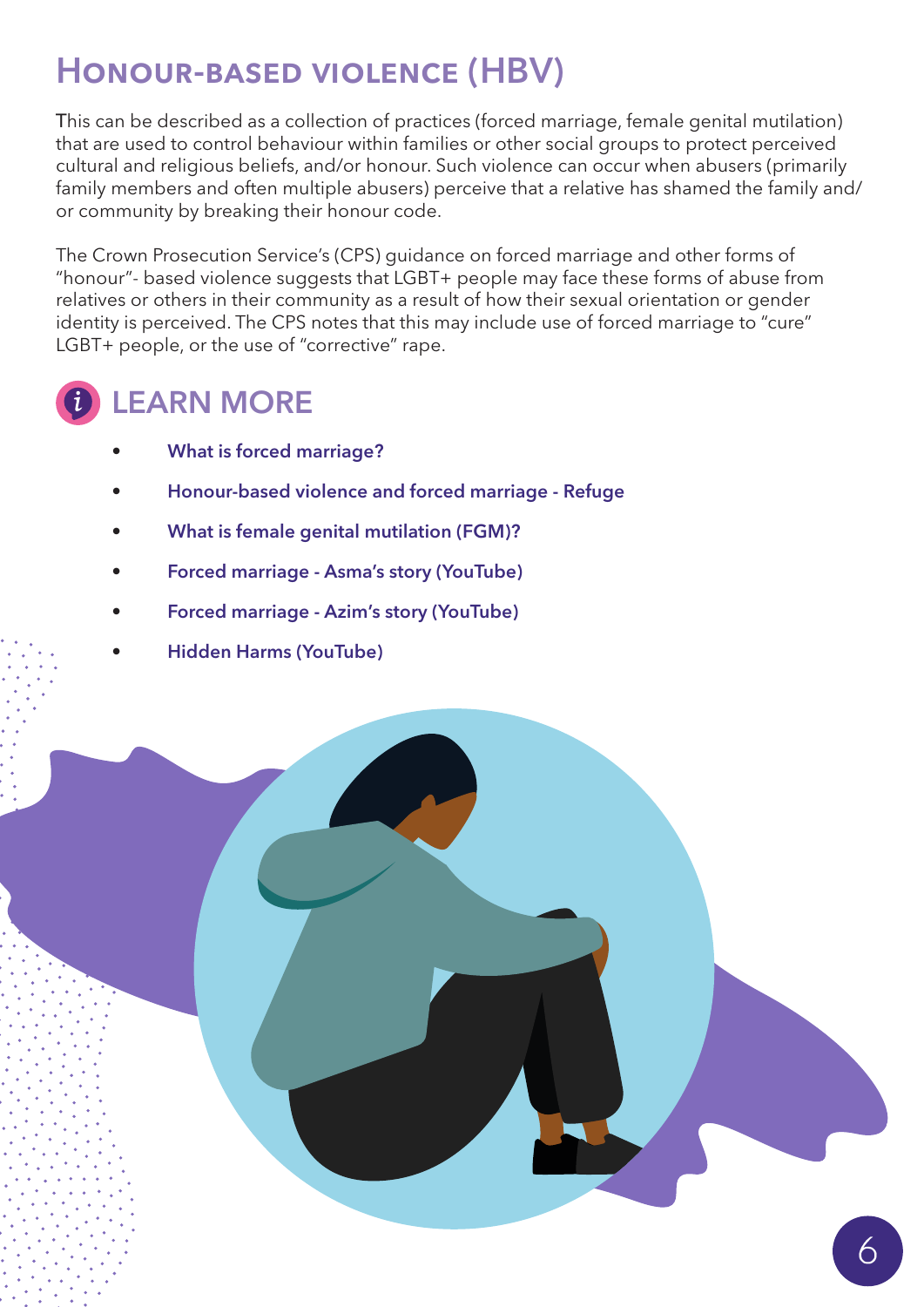## WHO CAN EXPERIENCE domestic abuse?

Anyone can be a victim of domestic abuse, regardless of gender, age, ethnicity, socio-economic status, sexuality or background. In the majority of cases,domestic abuse is perpetrated by a partner or ex-partner, within both heterosexual and same-sex relationships. Domestic abuse can also come from a family member or carer.

#### LEARN MORE 6

- [Gender-based violence \(YouTube\)](https://www.youtube.com/watch?v=DzBjE_nvJ4w)
- [20 Voices Male victims \(YouTube](https://www.youtube.com/watch?v=ZSyT3UV0D9I))

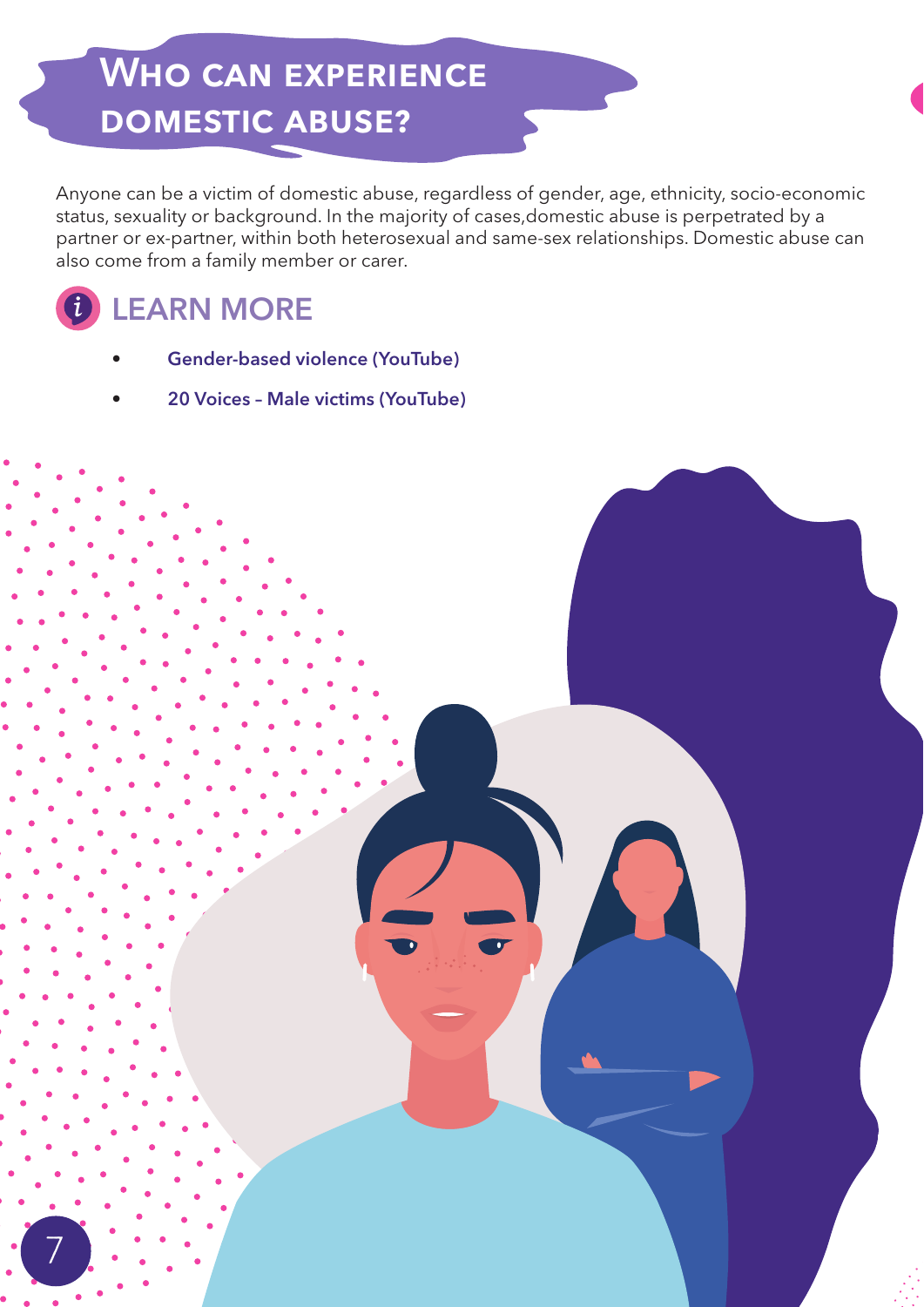## Understanding power and control within domestic abuse

Despite what many people believe, domestic abuse does not take place because an abuser loses control over their behaviour. In fact, abusive behaviour is a deliberate choice to gain control. Abusers will often use a variety of tactics to manipulate and exert their power, including:

Dominance – Abusive individuals need to feel in charge of the relationship. They may make decisions for the victim and the family, tell them what to do, and expect them to obey without question. The abuser may treat them as a servant, child, or even their possession.

Humiliation - An abuser may do everything they can to lower the victim's self-esteem or make them feel defective in some way. If the victim believes they're worthless and that no one else will want them, they're less likely to leave. Insults, name-calling, shaming and public put-downs are all weapons of abuse designed to erode the victim's self-worth and make them feel powerless.

Isolation – To increase the victim's dependence on them, an abusive partner may cut them off from the outside world and the people who can help them. They may keep them from seeing family or friends, or even prevent them from going to work or school. The victim may have to ask permission to do anything, go anywhere or see anyone. They may insist their victim regularly reports back on what they are doing and who they are with.

Threats – Abusers commonly use threats to keep their partners from leaving or scare them into dropping charges. The abuser may threaten to hurt or kill the victim or their children, other family members, or even their pets. They may also threaten to commit suicide, file false charges against the victim or report them to children's social services.

Intimidation – The abuser may use a variety of intimidation tactics designed to scare the victim into submission. This could include making threatening looks or gestures, smashing things in front of them, destroying property, hurting pets, or putting weapons on display. The message behind these actions is that violent consequences will follow if the victim doesn't obey.

Denial and blame – Abusers are adept at making excuses for the inexcusable. They may blame their abusive and violent behaviour on a bad childhood, a bad day, or even on the victim and their children. They may minimise the abuse or even deny that it occurred.



[Power and control wheel](https://www.researchgate.net/profile/Melanie-Hill-6/publication/233016790/figure/fig1/AS:300477079146496@1448650726119/Power-and-Control-Wheel.png)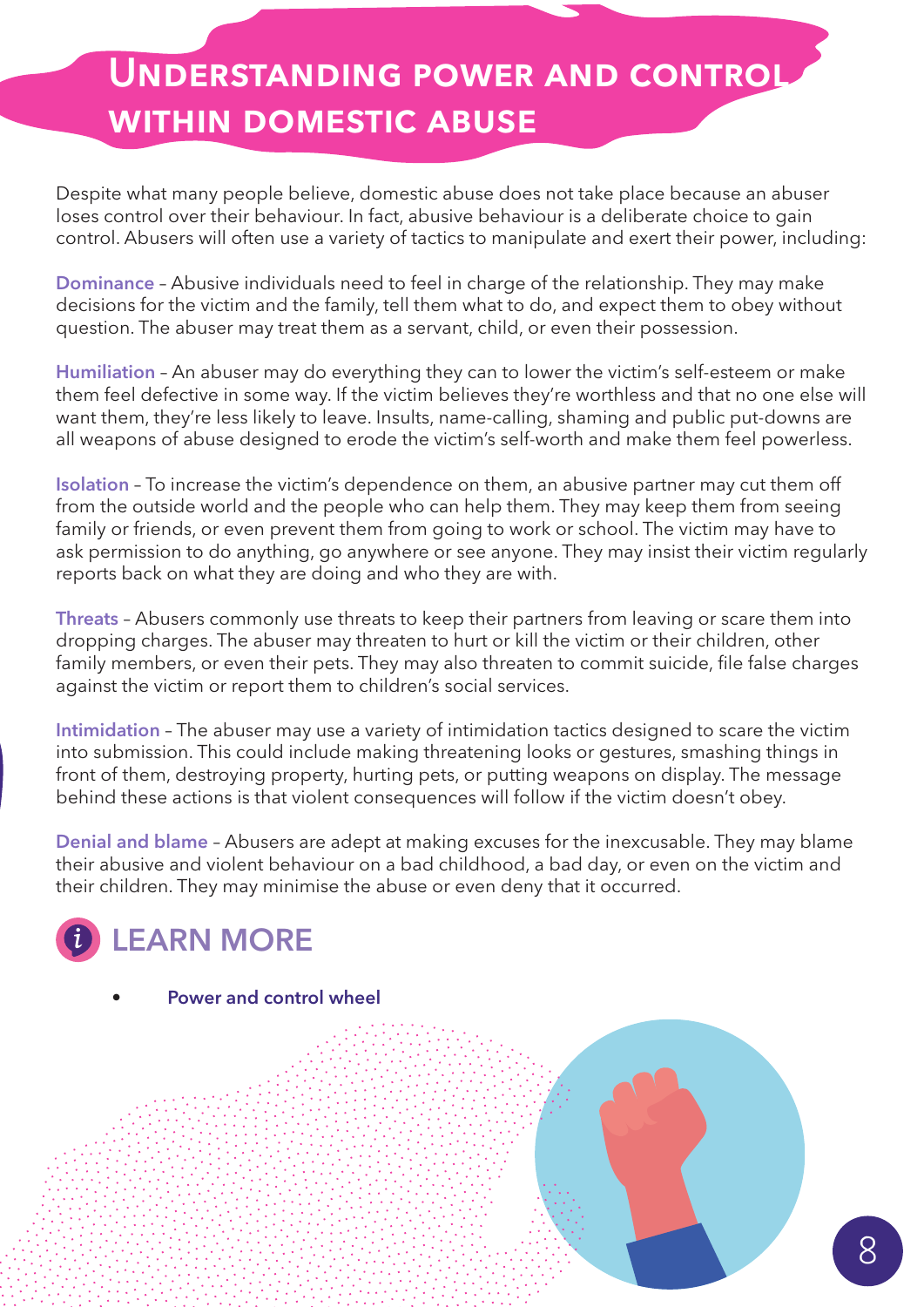## UNDERSTANDING THE cycle of abuse

Domestic abuse victims will often report that they are not constantly experiencing abuse, and/ or that it is inflicted at random times. There appears to be a definite pattern for the abuse, which is recurring and has distinct phases. This pattern is commonly referred to as the 'cycle of abuse' and may help you to understand at what stage a victim may use the codeword. It is important to note that the model below generally applies to women experiencing abuse by men in intimate partner relationships. However, the same means of abuse are used by perpetrators of either gender, in same-sex relationships and in family abuse. The difference will be on how much they rely on any one form of abuse to gain power and control within their circumstances.

#### **Calm**

Incident is 'forgotten'. No abuse is taking place. The 'honeymoon' phase

#### **Tensions building**

Tensions increase, breakdown of communication, victim becomes fearful and feels the need to placate the abuser

## **CICLE abuse** CYCLE OF ABUSE

#### **Incident**

Verbal, emotional and physical abuse. Anger, blaming, arguing. Threats. Intimidation

#### **Reconciliation**

Abuser apologises, gives excuses, blames the victim, denies the abuse occurred, or says that it wasn't as bad as the victim claims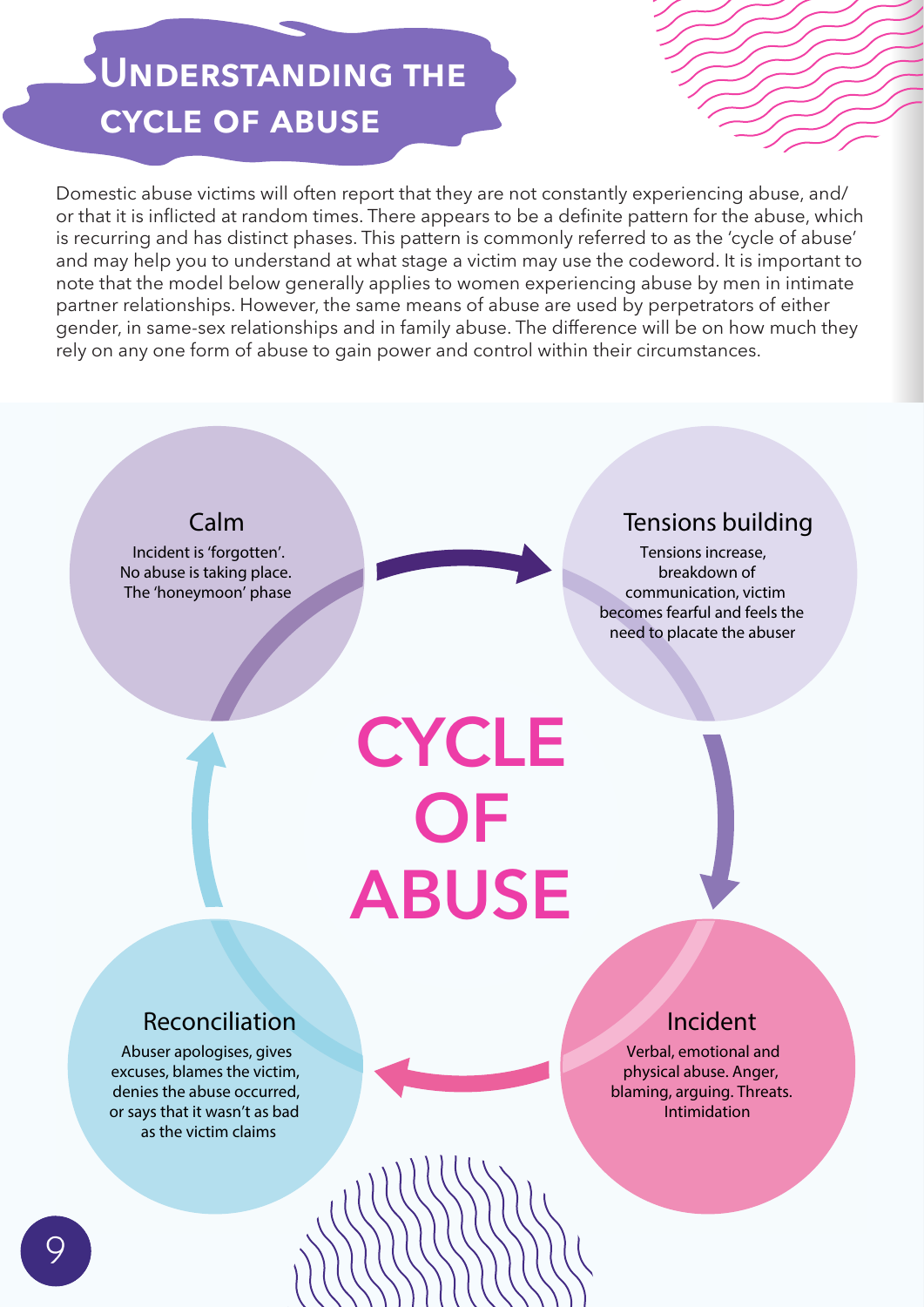## Tension building

This phase can last anywhere from minutes to weeks. In it, stress builds and abusers may begin to feel wronged, ignored or neglected. They may accuse, shout, demand and/or have unrealistic expectations, while the victim feels like they are walking on eggshells, is afraid and becomes anxious. Victims are likely already familiar with the cycle and believe making a small mistake will make the abuser angry, so instead they may opt to stay quiet or not do something. No matter what is said or done, however, it seems like the victim is never right, and a small incident can lead to a difficult situation in seconds.

## **INCIDENT**

At this stage, the victim says or does something the abuser feels upset about or threatened by, and the abuser attempts to dominate the victim through verbal, physical or sexual abuse. Victims may keep the incident a secret and not share what happened with others. In some cases, a victim of abuse can end up requiring medical attention such as being hospitalised and may even lie to medical personnel about the cause of their injuries.

## Reconciliation

At this point, the abuser might feel remorse, guilt or fear, and try to excuse their behaviour and initiate a reconciliation. This can involve them buying flowers or gifts, taking the victim out for dinner, or suggesting a holiday. They often promise it will be the last time the abuse happens. The victim experiences pain, humiliation, disrespect and fear, and may be staying for financial reasons or because children are involved. The abuser stresses that they did not want to do what they did, but the victim made them because of their lack of understanding, wrong behaviour or because 'they do not listen'.

## Calm/honeymoon

Also known as the honeymoon stage, an abuser may act as if nothing has happened, or they might 'turn on the charm'. This peaceful honeymoon phase may give the victim hope that the abuser has really changed this time. An abuser then starts to find little flaws or behaviours that they criticize in a passive-aggressive way and apologies become less sincere over time. Little by little the same behaviours begin to reappear, and the cycle again returns to the tension-building phase.

For many victims, the abuser's apologies and loving gestures in between the episodes of abuse can make it difficult to leave. They may believe that they are the only person who can help them, that the abuser will change their behaviour, and that they truly love them. Other victims may not experience this and feel trapped through fear.

Understanding why victims don't leave abusive relationships or ask for help by understanding the many barriers that stand in the way of a victim leaving an abusive relationship, asking for help or disclosing to anyone, we can begin to support and empower victims to make the best decision for them. This may include using the codeword. At the same time we hold abusers solely accountable for their behaviour.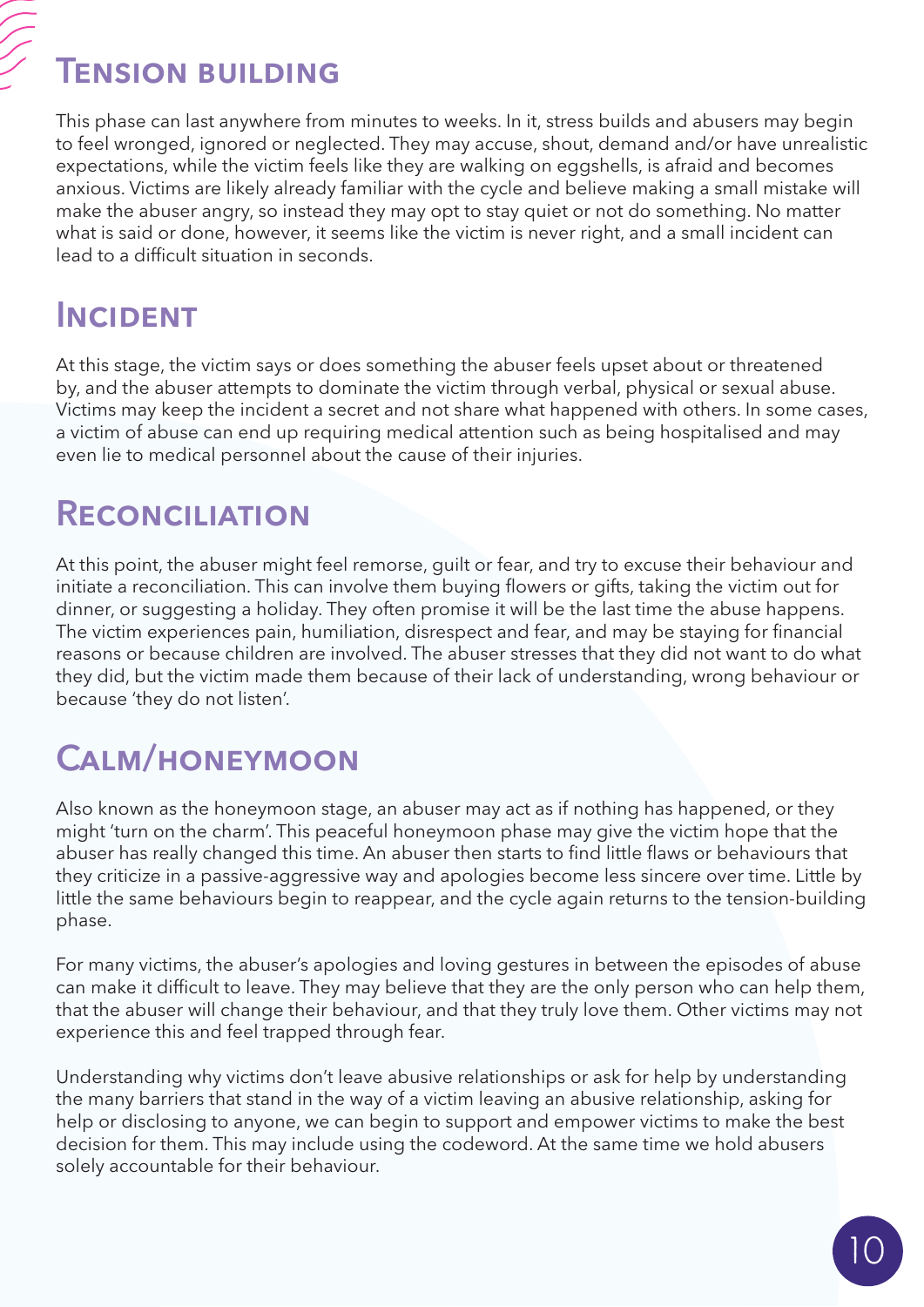## These are just a few of the reasons that prevent victims from leaving or asking for help:

## Danger and fear

One of the most important reasons victims don't leave is because it can be incredibly dangerous. The fear that is felt is very real and there is a huge rise in the likelihood of violence after separation.

In the UK 55% of the women killed by their ex-partner or ex-spouse in 2017 were killed within the first month of separation and 87% in the first year (Femicide Census, 2018).<sup>1</sup> In 2018/19, 80 women and 16 men were recorded as being victims of homicide by a current or ex-partner.2

## Isolation

Domestic abuse often relies on isolating the victim. The abuser works to weaken the connections with family, friends and professionals, making it extremely difficult to seek support. Abusers will often try to reduce the victim's contact with the outside world to prevent them from recognising that their behaviour is abusive and wrong. Isolation leads the victim to become extremely dependent on the abuser.

## Shame, embarrassment or denial

Abusers are often well respected or liked in their communities because they are charming and manipulative. This prevents people recognising the abuse and isolates the victim further. The abuser often minimises, denies or blames the abuse on the victim. Victims may be ashamed or make excuses to themselves and others to cover up the abuse. There may bean additional barrier for LGBT+ people who are unaware that domestic abuse can occur in same-sex relationships, and therefore do not acknowledge their experience as abuse.

<sup>1</sup> https://femicidescensus.org/ <sup>2</sup> https://www.womensaid.org.uk

11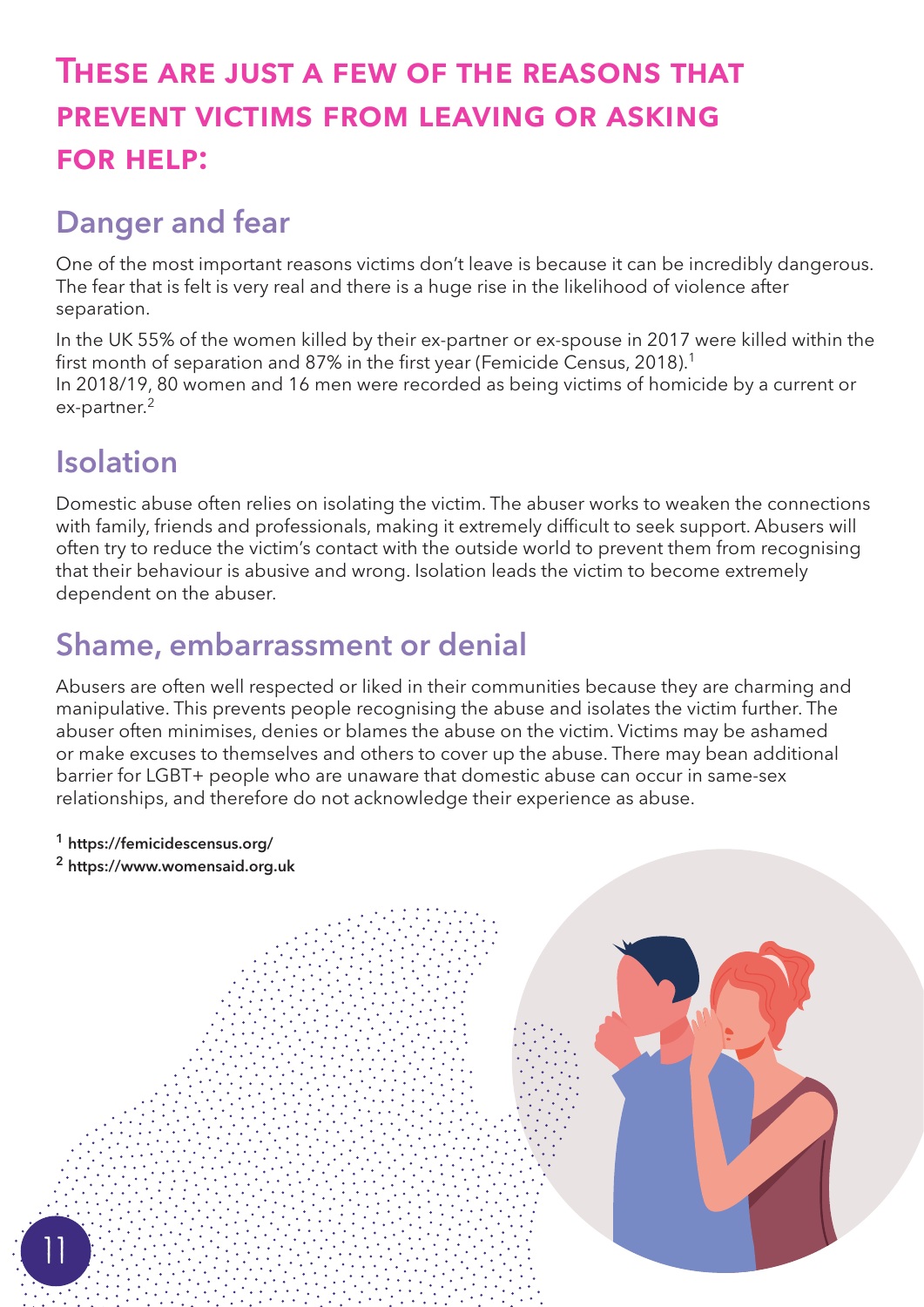## Understanding why victims don't leave abusive relationships or ask for help

## Trauma and low confidence

Imagine being told every day that you're worthless and the impact that this has on your selfesteem. Victims have very limited freedom to make decisions in an abusive relationship. They are often traumatised and regularly told "you couldn't manage on your own, you need me." Fear is constant and they live in a world of everyday terror.

## Practical reasons

Abusers often control every aspect of their victim's life, making it impossible to have a job or financial independence. By controlling access to money, victims are left unable to support themselves or their children. They may fear having their children taken away, or if they have an insecure immigration status, being deported.

## The support isn't there when they need it

Asking for help is not easy. Misunderstandings about domestic abuse often prevent people from knowing what to do, how to talk about it or where to direct victims disclosing abuse.

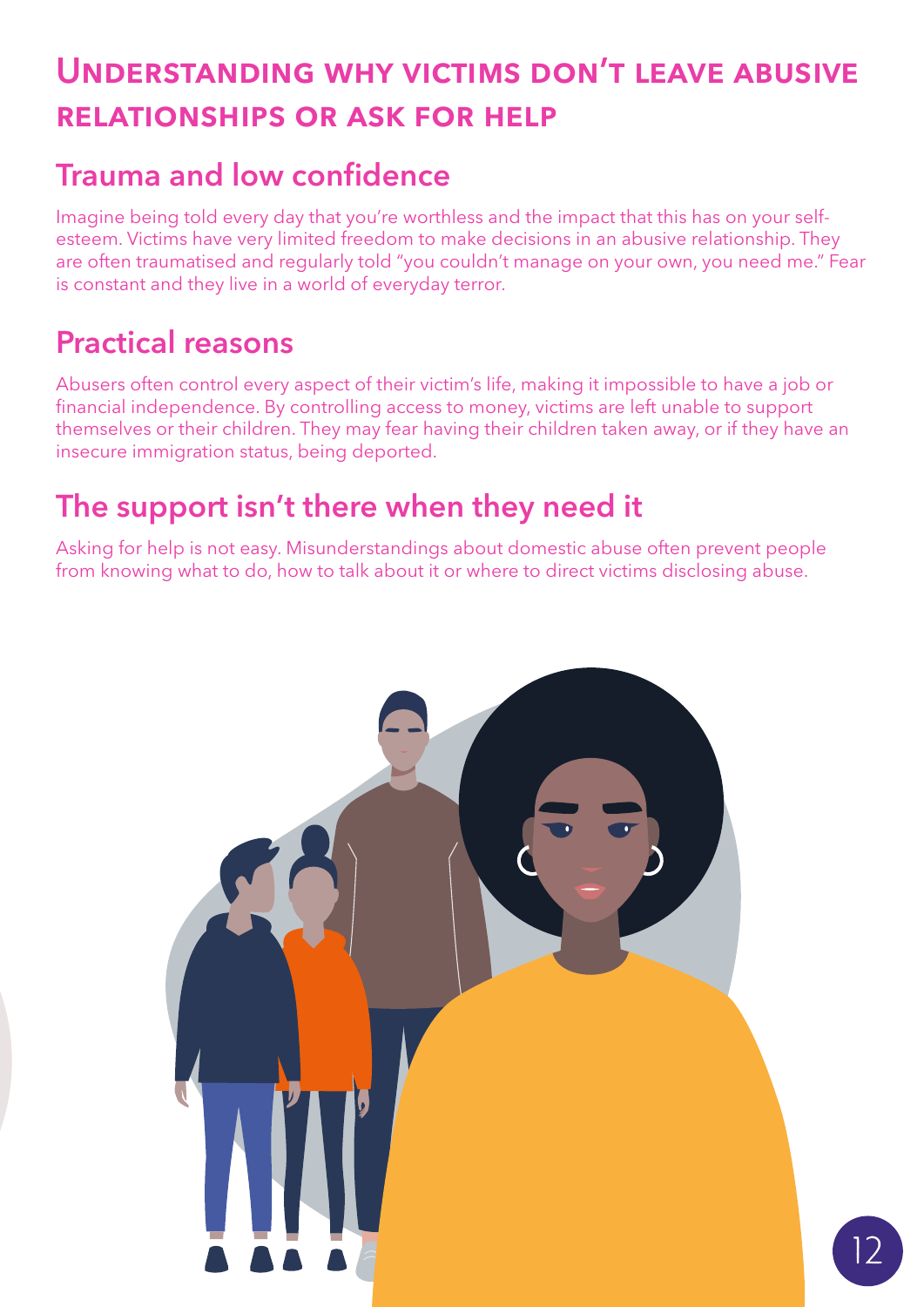## The nature and impact of domestic abuse

An estimated 2,500 adults on the Isle of Man experienced domestic abuse in the year ending March 2018, of whom two thirds were women.<sup>3</sup>

In the same year, police recorded 462 domestic abuse-related incidents – an increase of 26% from the previous year.

Women aged 20 to 29 years were significantly more likely to be victims of any domestic abuse in the last year than women of other ages. In the UK men aged between 16 and 19 were more likely to experience domestic abuse than any other age group of men.

Adults with a disability were more likely to have experienced domestic abuse in the last year than those without. In the UK this was true for both men (7.1% compared with 3.3%, respectively) and women (13.8% compared with 6.4%, respectively).

In the UK, there were 366 domestic homicides from the year ending March 2016 to the year ending March 2018. Of these, 270 victims were female and 96 were male. This is a slight increase from previous years. This equates to approximately 11 women a month and 4 men a month being killed by a current or ex-intimate partner.

An estimated 2,200 children on the Isle of Man have a female parent who is/has been a victim of domestic abuse in the last year.4

In the UK, 62% of children living with domestic abuse are directly harmed by the abuser, in addition to the harm caused by witnessing the abuse of others.<sup>5</sup>

On average, victims at high risk of serious harm or being murdered live with domestic abuse for 2 to 3 years before getting help.<sup>6</sup>

 $3$  Extrapolated from the crime survey for England and Wales (CSEW).

- 4 SafeLives (2015), Getting it right first time: policy report and extrapolating CSEW
- 5 Caada (2014), In Plain Sight.
- 6 SafeLives (2015), Insights Idva National Dataset 2013-14.

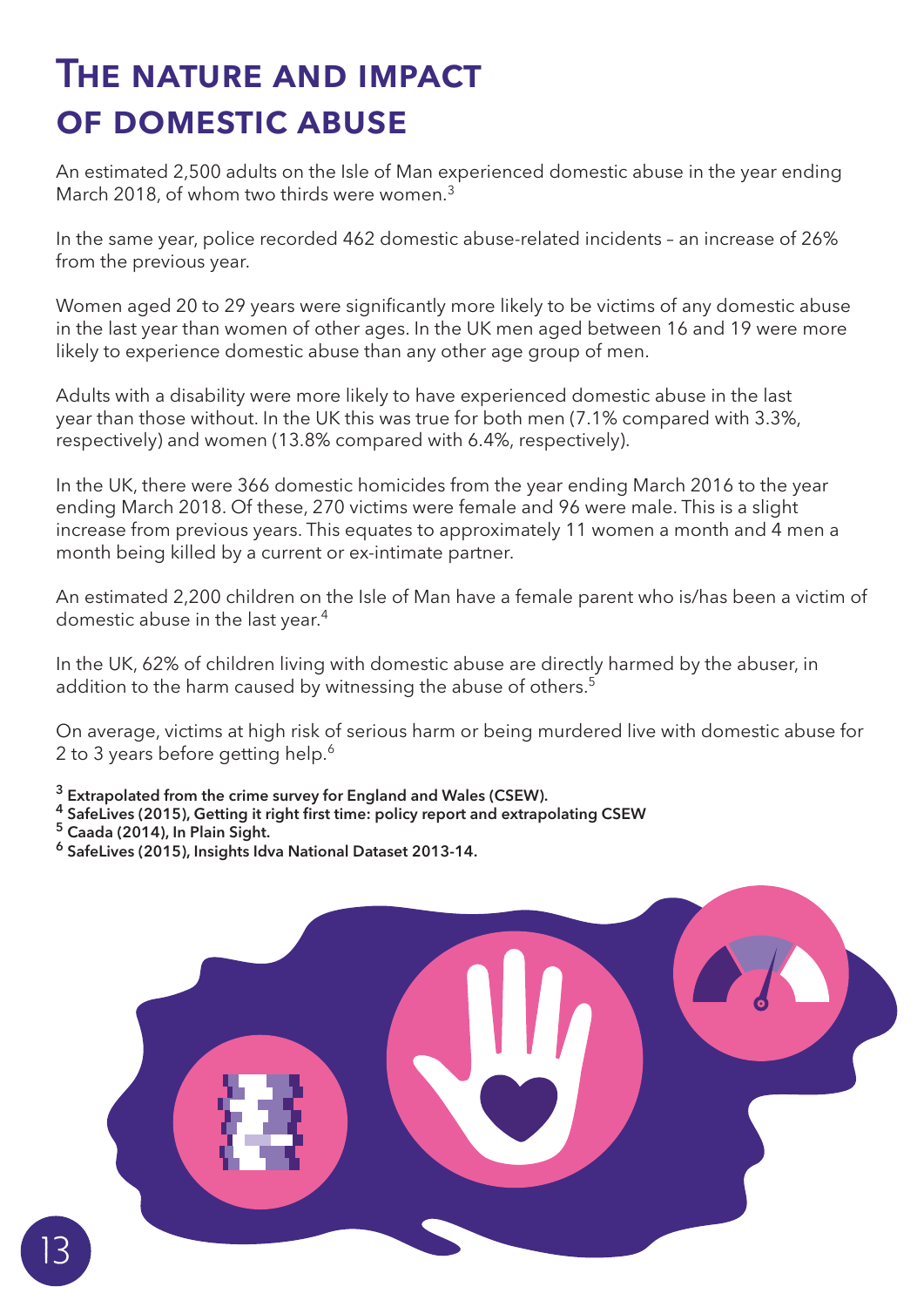## 14

## The nature and impact of DOMESTIC ABUSE

46.2% of women in refuges had spent between 2 and 10 years in the abusive relationship, with 17% of women enduring a violent relationship for more than 10 years.<sup>7</sup> Male victims suffer abuse for an average of 6 years before reaching out.<sup>8</sup>

Victim Support IOM caseload suffered an average of 4.5 years of abuse before getting help.

In the UK, 40% to 60% of women experiencing domestic violence are abused while pregnant.<sup>9</sup>

In the UK, conviction data for image-based sexual abuse (commonly referred to as 'revenge pornography') show that out of the 464 prosecutions for this offence recorded in the year ending March 2018, 86% (400) were flagged as being domestic abuse-related.10

- 7 https://www.womensaid.org.uk
- <sup>8</sup> ManKind Initiative helpline.
- <sup>9</sup> CEMACH, Saving Mothers' Lives report, 2005 Chapter 13.

<sup>10</sup> Office for National Statistics, 2018.

## Challenging the myths

#### These are just a few of the many myths around domestic abuse.

#### Myth: If it was that bad, they'd leave

## Reality:

Victims remain in abusive relationships for many different reasons, and it can be very difficult and dangerous for a victim to leave an abusive partner, even if they want to. Like any other relationship, one that ends in abuse began with falling in love and being in love. Abuse rarely starts at the beginning of a relationship, but when it is established it is often harder to leave. The victim may be in love with their partner and believe them when they say they are sorry and it won't happen again. They may be frightened for their life or for the safety of their children if they leave. They may have nowhere to go or have no financial independence. Abusers often isolate their partners from family and friends in order to control them, making it even more difficult for a victim of abuse to exit the relationship.

### Myth: Domestic abuse always involves physical violence

#### Reality:

Domestic abuse does not always include physical violence. The UK Government defines domestic abuse as an incident or pattern of incidents of controlling, coercive, threatening, degrading and violent behaviour, including sexual violence, by a partner or ex-partner. These incidents can include coercive control, psychological and emotional abuse, physical abuse, sexual abuse, financial abuse, harassment, stalking, and online or digital abuse.

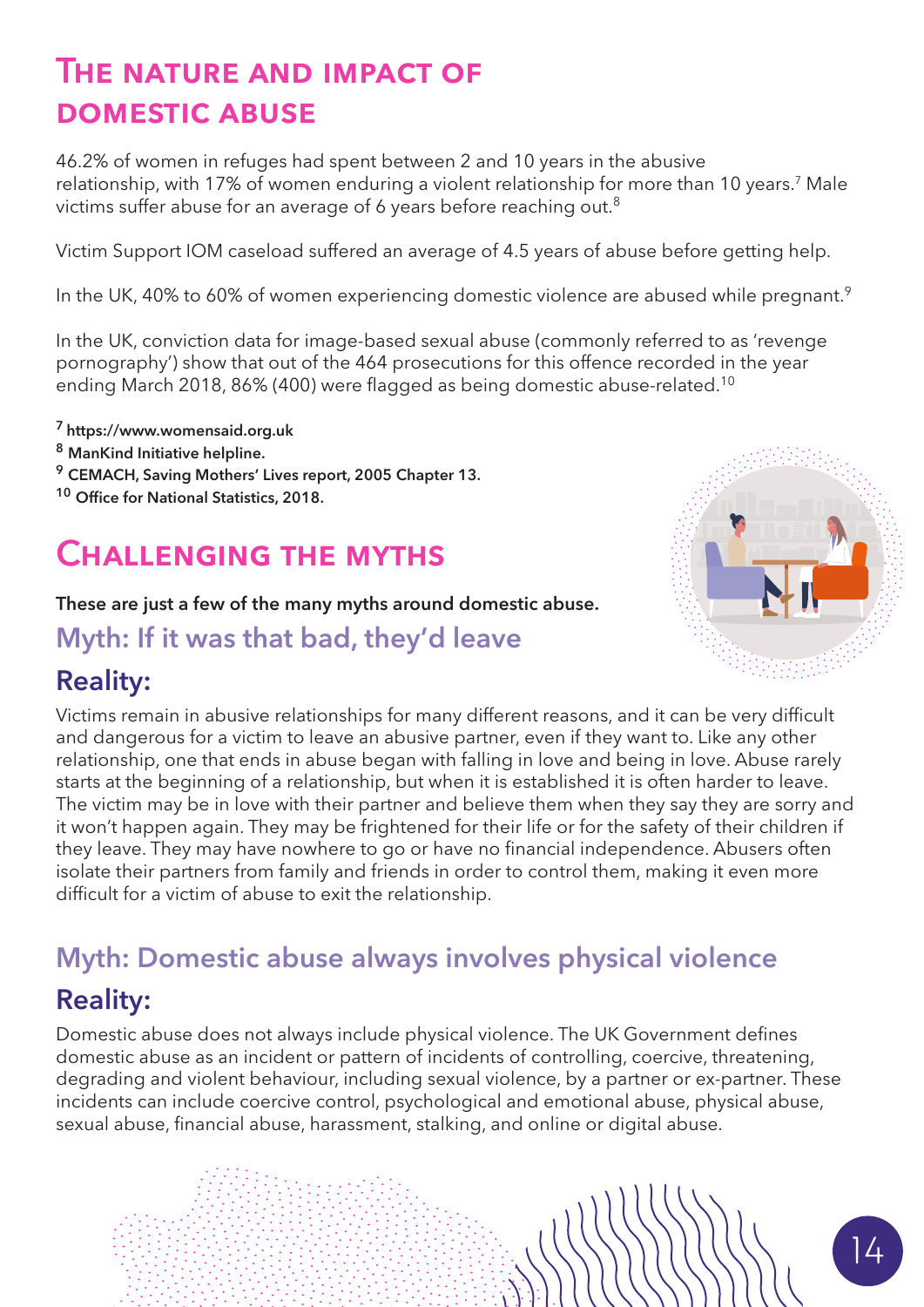## Challenging the myths

## Myth: Alcohol and drugs make people more violent Reality:

Alcohol and drugs can make existing abuse worse, or be a catalyst for an assault, but they do not cause domestic abuse. Many people use alcohol or drugs and do not abuse their partner, so it should never be used to excuse violent or controlling behaviour. The abuser alone is responsible for their actions.

#### Myth: They can still be a good parent even if they are a domestic abuser. The parents' relationship doesn't have to affect the children

### Reality:

An estimated 90% of children whose mothers are abused witness the abuse. The effects are traumatic and long-lasting. Between 40% and 70% of these children are also direct victims of the abuse that is happening at home<sup>11</sup>

Between 2016-19, children were present in 58% of domestic incidents reported to the IOM Constabulary.

#### Myth: Domestic abuse is a private family matter, and not a social issue

### Reality:

Domestic abuse incurs high costs for society – such as on hospital treatment, medication, court proceedings, lawyers' fees and imprisonment.

Domestic abuse happens every single day all over the world, regardless of gender, age, ethnicity, socio-economic status, sexuality or background. It is a serious, widespread crime. Despite this, many organisations are still campaigning to ensure that survivors' voices are heard. When we describe domestic abuse as a "private family matter", we minimise, condone and permit it.

### Myth: Only women experience domestic abuse

### Reality:

While the majority of domestic abuse is perpetrated by men against women, men are also subject to abuse by female partners, and both men and women experience abuse from same-sex partners.

## Myth: People often lie about abuse

### Reality:

False allegations about domestic abuse are extremely rare.

This myth is extremely damaging, because the fear of being called a liar can and does deter victims from reporting the abuse they have experienced.

<sup>11</sup> https://www.womensaid.org.uk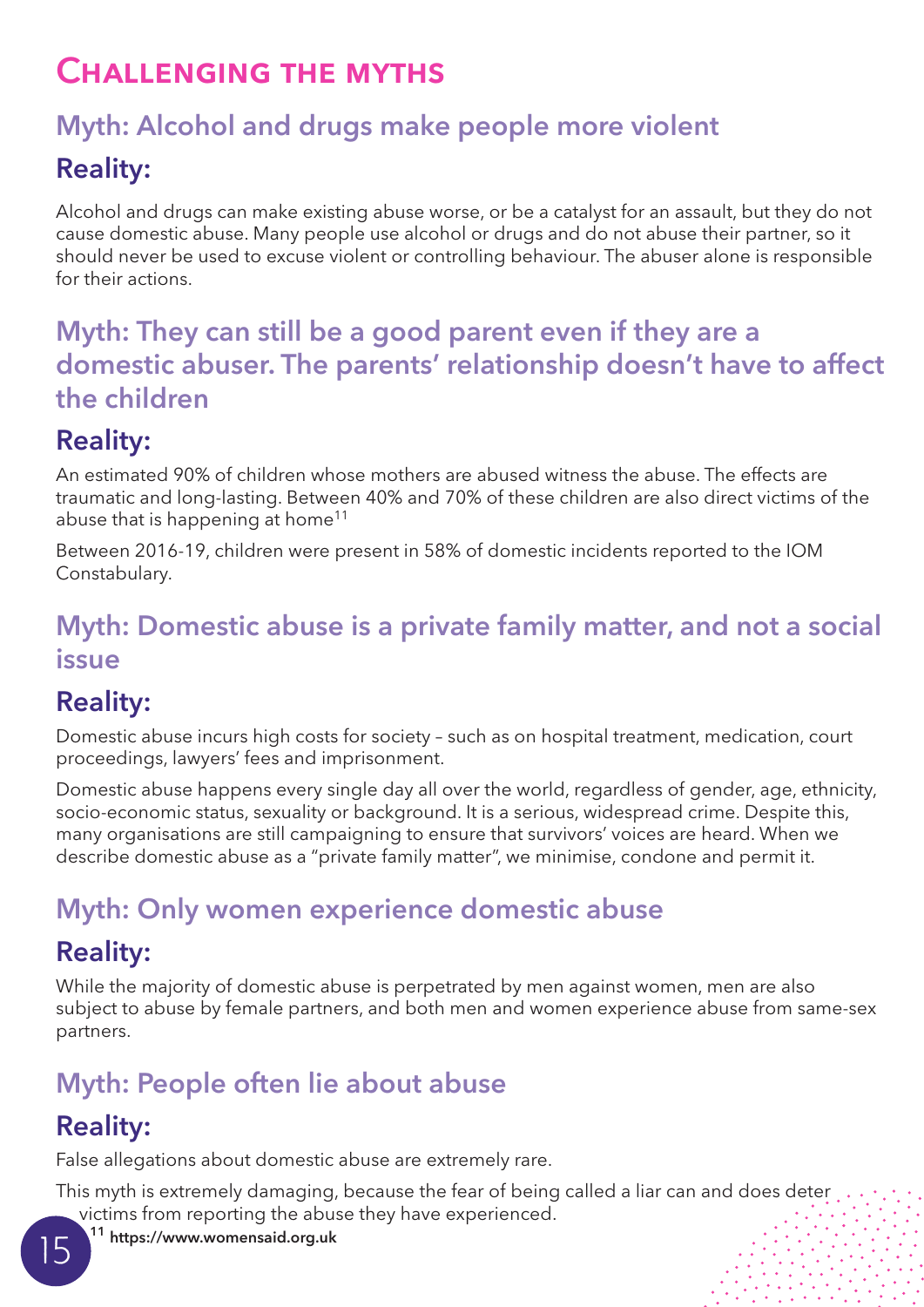## Challenging the myths

### Myth: Abusers are mentally unwell

## Reality:

There is no research that supports this myth. Abuse and violence are a choice, and there is no excuse for them. Domestic abuse happens throughout every level of society, regardless of health, wealth or status.

## Myth: Victims are attracted to abusive relationships

## Reality:

Domestic abuse is prevalent throughout society, and it is not uncommon for an individual to experience abuse in more than one relationship. To suggest that some victims are particularly attracted to abusive individuals is victimblaming. A perpetrator of domestic abuse can be charming and charismatic when they first meet a new partner, and often no one– let alone the individual they have just met – would suspect they would ever be abusive in a relationship.

## Myth: Domestic abuse isn't that common

### Reality:

Domestic abuse is very common. On average, 11 women and 4 men a month are killed by their partner or former partner in England and Wales.

Domestic abuse has a higher rate of repeat victimisation than any other crime, and on average, the IOM police receive over 9 emergency calls relating to domestic abuse every week.

1 in 4 women and 1 in 6 men will experience domestic abuse in their lifetime.

### Myth: Domestic abuse is a 'crime of passion' – a momentary loss of control

### Reality:

Domestic abuse is rarely about losing control but rather about taking control.

Abusive individuals rarely act spontaneously when angry. They consciously choose when to abuse their victim – when they are alone, and when there are no witnesses (if there is a witness, then usually they are a child). They have control over the person they are abusing.

### Myth: All couples argue – it's not domestic abuse, it's just a normal relationship

## Reality:

Abuse and disagreement are not the same things. Different opinions are normal and completely acceptable in healthy relationships. Abuse is not a disagreement – it is the use of physical, sexual, emotional or psychological violence or threats in order to govern and control another person's thinking, opinions, emotions and behaviour.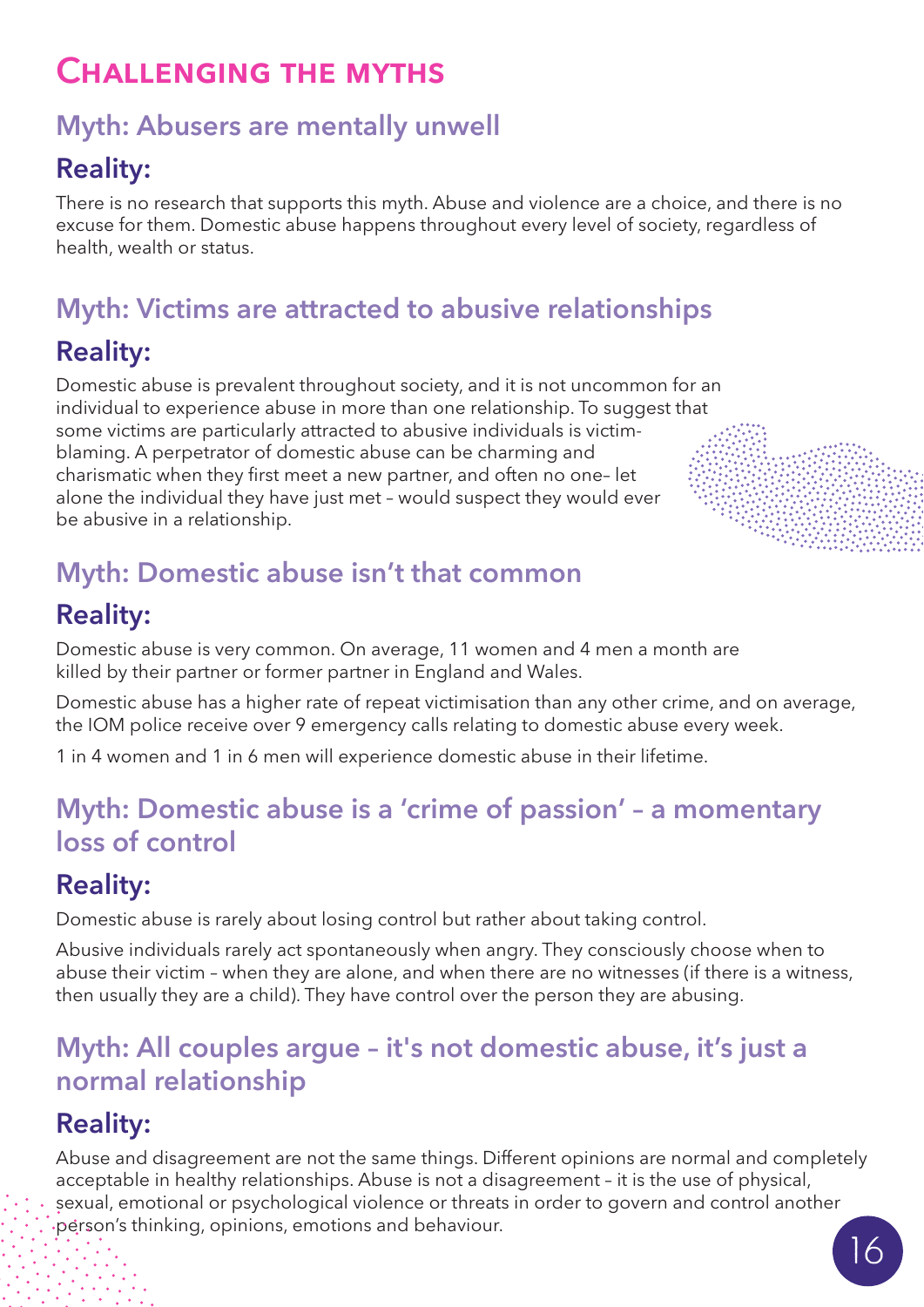## Challenging the myths

## Myth: A carer would never hurt someone they were caring for Reality:

People with a disability are more likely to experience domestic abuse than those without. Domestic abuse can be perpetrated by family members who have taken on a caring responsibility.

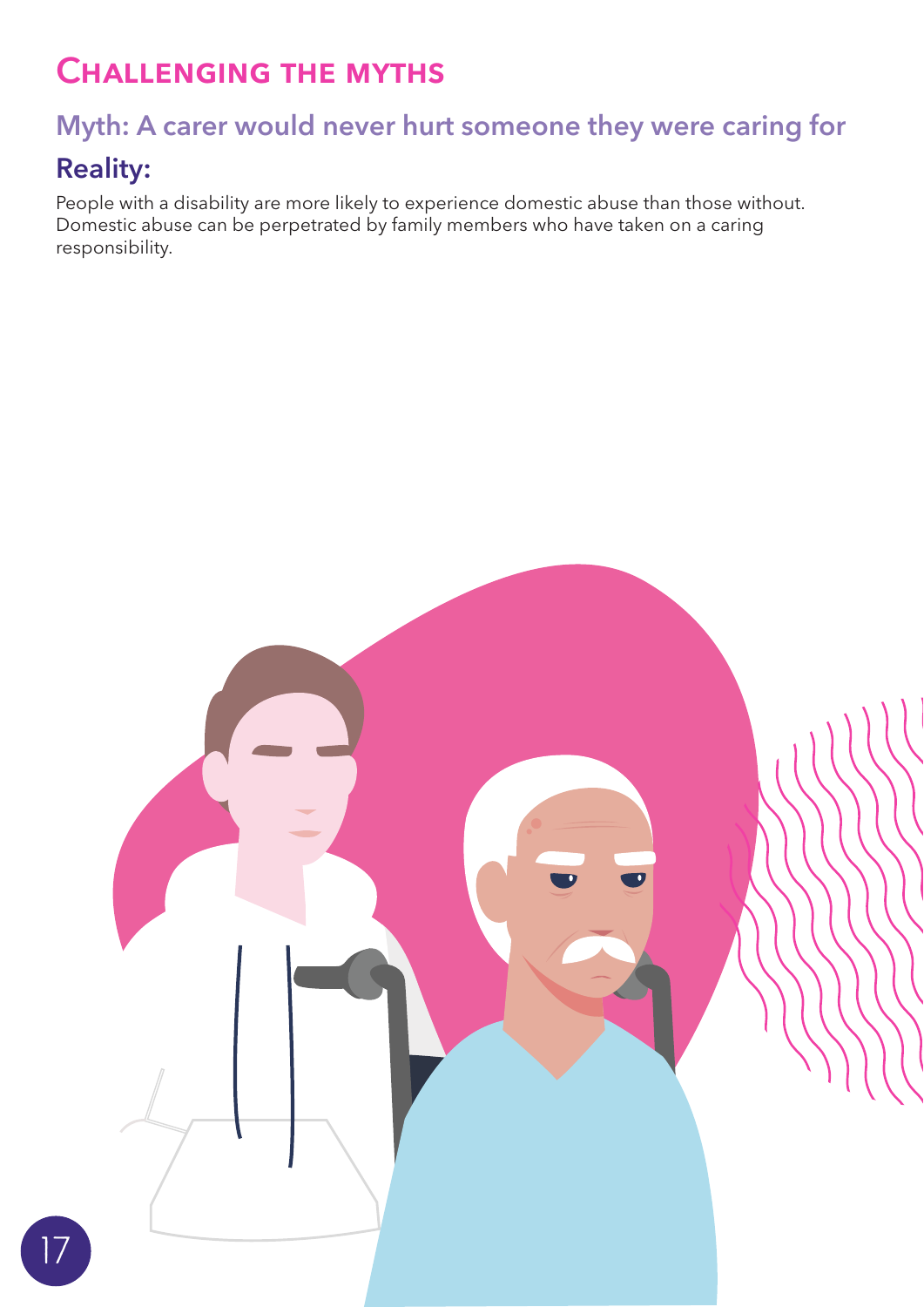## How you can support victims of domestic abuse in your community

You can assist victims of domestic abuse by adopting the Ask for ANI codeword scheme.

By letting your customers know that they can use the codeword in your pharmacy, you will give victims a clear, discreet way to ask for immediate help.

By making your consultation room available as a private, quiet place where a victim can go to be helped to call the police or a domestic abuse helpline, you will give victims privacy and safety to access the support they need.

You may also want to consider adopting the Safe Spaces Scheme, which is run by Hestia and supports pharmacies to signpost victims to guidance and advice. The Ask for ANI scheme is designed to work well alongside the Safe Spaces scheme.

By making sure your staff know about domestic abuse and how to assist victims who use the codeword, you will help them to respond to victims of this hidden crime that affects so many people in our communities. You may also be helping staff who are victims or abusers themselves to access help and support.

For information on how to adopt the Ask for ANI scheme, go to: [www.gov.im/domesticabuse](http://www.gov.im/domesticabuse)